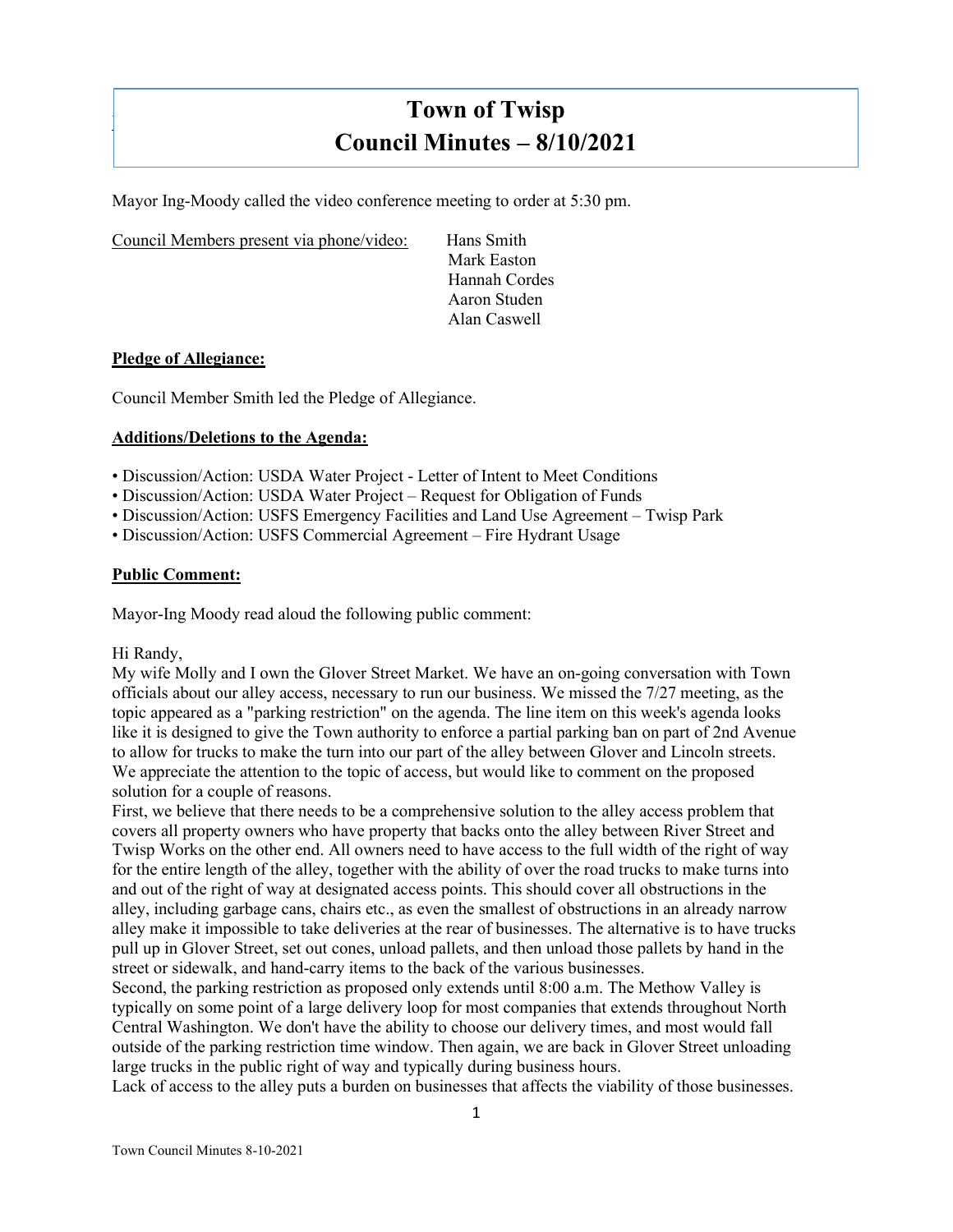We need to be able to take deliveries at the back of our properties, off of Glover Street, where we can process our deliveries where they should be processed. The alley needs to be kept clear and all businesses need to make provisions for garbage etc. on their own properties and not within a public right of way. Access to the alley continues to diminish as obstructions are installed, for example the new Town hall closing 3rd Avenue to traffic.

We would like to comment narrowly on the parking ordinance that is on the agenda, but this is also a broader issue that needs to be addressed.

--Jeff Patterson

----------------------------- Could you make sure that this gets on Public Comment this evening…

It has come to my attention by several local contractors coming into our shop they have all been voicing the statement on what poor quality of job has been done thus far on the foundation of the new town hall. The workmanship on the concrete is unacceptable and would not pass their residential standards on home building. I do know that the codes have changed from the inspection end of it through our building codes and our local inspectors are not responsible for

that. So, this is my concern…is the rest of the structure going to be done this poorly? Are we paying for a Jaguar and getting a Volkswagen? Do we have specialty inspectors involved? I know I will not be getting a response, but definitely something to think about.

----Leone Edson, Resident

Randy, please include the below as my Public Comment for tonight's meeting.

Now that the air quality conditions have changed  $\&$  updated for Twisp, and the staffing has already been budgeted for the pool, can a prompt reopening take place for the remaining summer season? Please advise.

Also, I notice that the meetings do not open with either a reading or motion to waive the reading of the previous minutes. It is difficult to be accurately informed without meeting minute approval of prior meetings. In spending of the ARPA grants ‐ please give equal consideration to the spending of those dollars that will benefit the community as a whole as well as internal spending that doesn't support public benefit. Moving forward, more clarification on the potential to spend \$20,000 of the ARPA on the website & \$1,500 remote

staff equipment & is appreciated.

It is very good to see the breakdown of dollars put toward the park equipment. A point of pride in ownership so to speak.

---Dara Perez

Mayor Ing-Moody asked Clerk Treasurer Kilmer and Deputy Clerk Grennell if any other public comment had been received prior to the meeting. They both verified that nothing else had been received.

#### **Mayor's Report**:

Mayor Ing-Moody reported that she has spent a large amount of her time attending meetings about the fires in our area. She said they held a community meeting last night that was a virtual meeting online and simultaneously broadcasted on the local American Legion radio station. She thanked the Legion for their offer to provide information to those who are not tech savvy online with another way to reach the broader community. She said she is glad for the fresh air and grateful that evacuation levels have been reduced, but cautioned that there is still fire burning in the area. With the anticipated hotter and drier weather forecasted for the next couple of days, she said we need to stay vigilant as a community as it is still fire season. She said that there will be a new Type 1 team coming in from California to take over the fires as the other team is timing out. This new team will manage all 4 fires in the County (Delancey, Cedar Creek, Cub Creek 2, and Muckamuck) and sharing resources.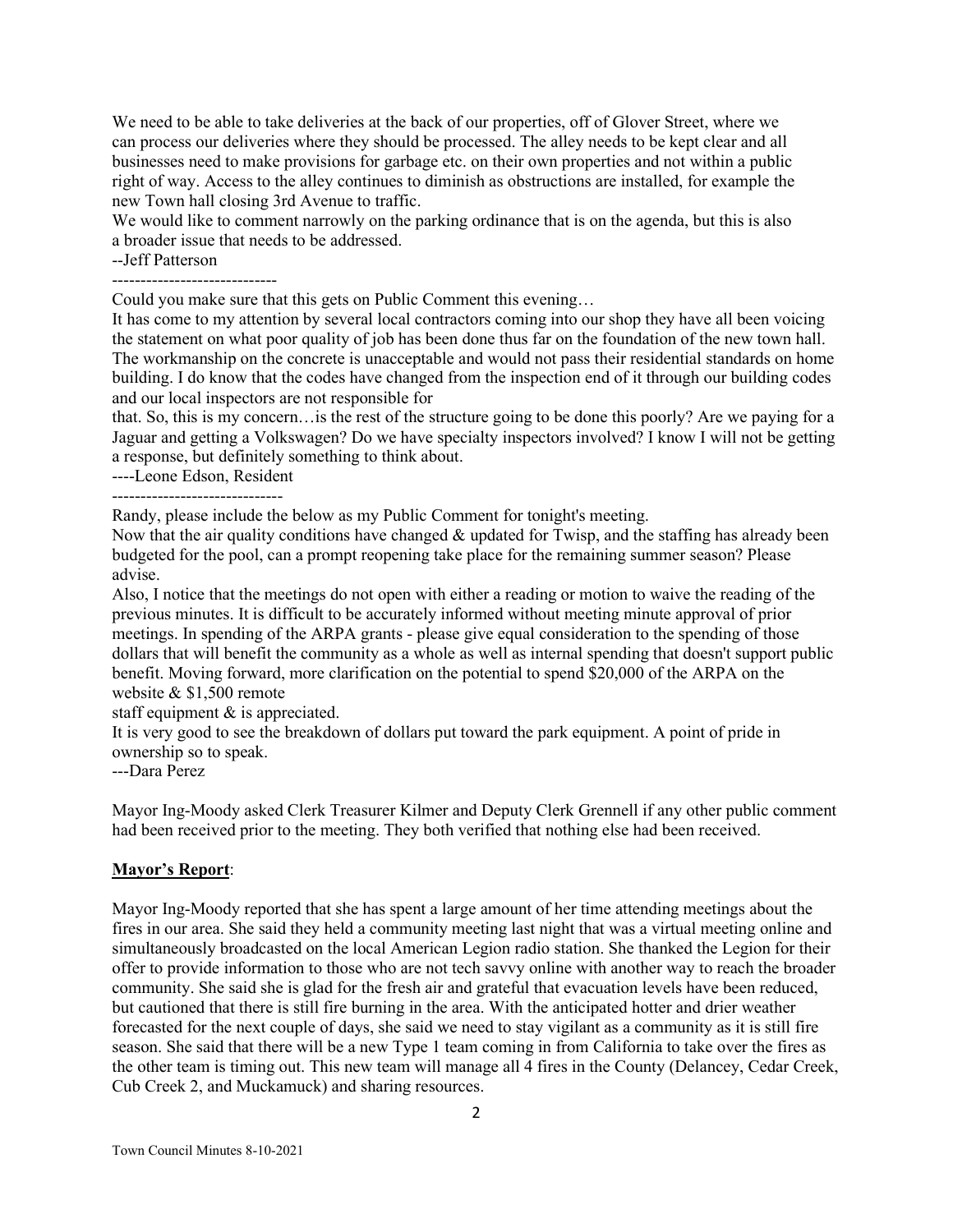## **Staff Reports:**

Director Denham reported that he hasn't had a chance to write a staff report as he is short staffed. He said the projects continue as planned. He said the residents on W. Twisp Ave are patient and understanding of the project going on there and he is grateful.

### **Committee/Commission/Board Reports:**

Council Member Smith said he attended a Public Safety committee meeting where they continued to discuss the collective bargaining for the Police Officers. He said at some point when there is an agreement the committee recommends, then it will be brought to Council for review and approval.

## **OLD/NEW BUSINESS:**

## **Discussion/Action ARPA Funds Update/Request:**

Clerk/Treasurer Kilmer has provided an easy breakdown of the current ARPA fund approvals/requests/estimates for Council to review. Council Member Smith asked if the advanced endpoint security/email monitoring cost would be needed for the following year as well. Kilmer said that it would probably be needed and that it can be approved now or later. Mayor Ing-Moody said that the park repairs are the result of the ongoing conversation for critical repairs at the park which includes new swings and ground cover. She said they would like to improve the playground for safety purposes.

Council Member Smith moved to approve the park repairs, advanced endpoint security, and staff remote hardware expenses with the 2021 ARPA funds. The motion was seconded by Council Member Easton and passed unanimously.

# **Discussion/Action: Ordinance #773 – TMC Chapter 10.20 Parking:**

Council Member Easton said that after hearing the public comment received at the beginning of tonight's meeting it brought up valid points. He said that making sure the alleyways are kept clear and remain unimpeded. Director Denham stated that he has been meeting with business owners to better understand their needs as well as having met with the PUD about power pole repositioning where it encroaches too much into the right of way. He said he is doing all that he can to help open the alleyway as wide as possible. Council Member Easton is asking if there is a way to keep the parking prohibited until 12 noon, that maybe it would help with delivery times. Denham replied that he only discussed with the business owners the possibility of prohibiting the parking until 8am and so he doesn't know if they would be amenable to changing the time later. Council Member Smith said from the sound of the public comment he doesn't seem to think that 8am is agreeable. Council Member Easton asked if they could wait and have Director Denham follow up with business owners to see how they would feel about changing the time to 12 noon. Mayor Ing-Moody stated that this item will be brought back for further discussion at a later meeting.

#### **Discussion/Action: Resolution #21-682 USDA Sewer Project Grant/Loan:**

Clerk/Treasurer Kilmer stated that this is a loan resolution for the Sewer Improvement project and is more of a housekeeping type of approval. He said they've already approved the project and conditions.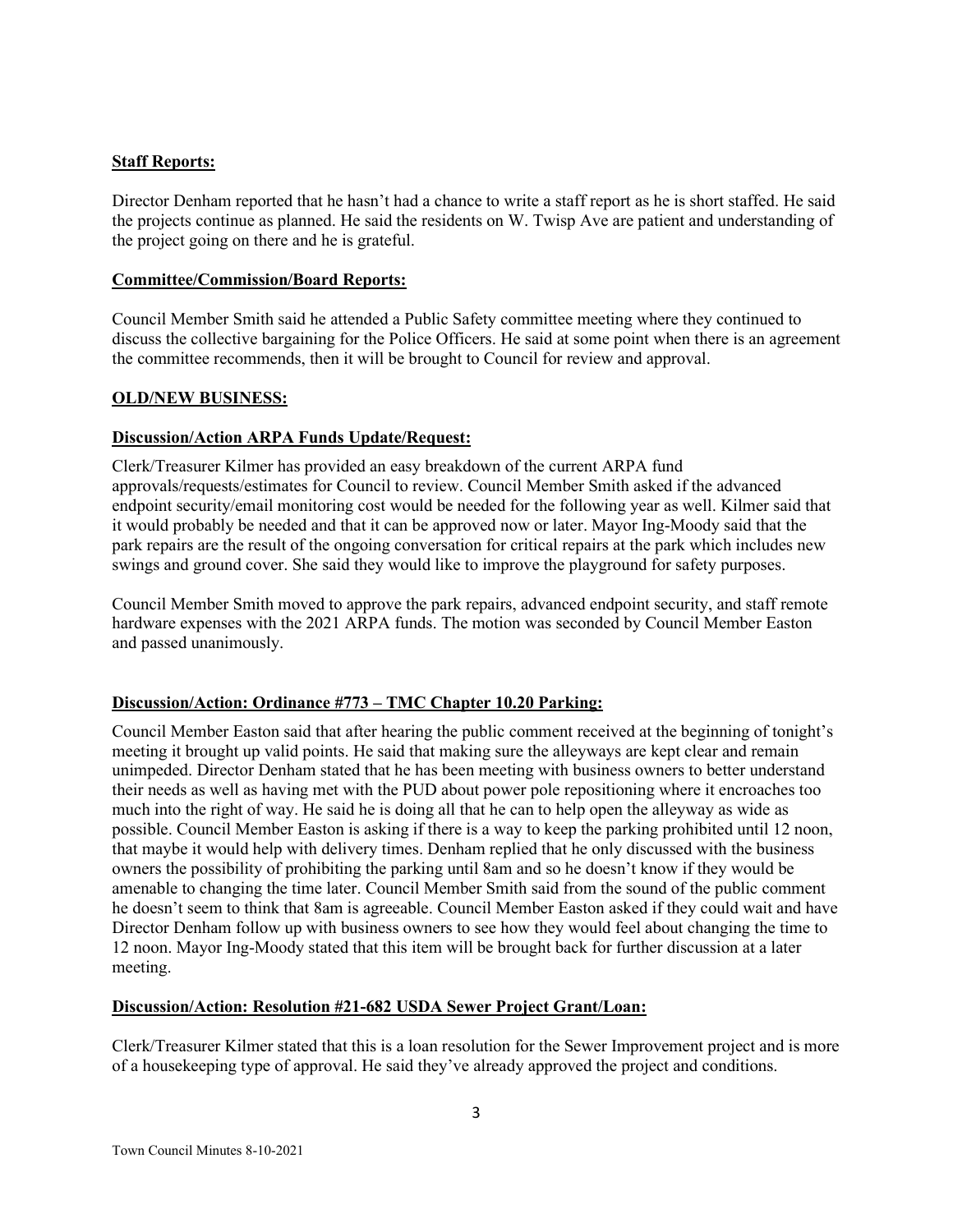Council Member Smith moved to approve Resolution #21-682. The motion was seconded by Council Member Caswell and passed unanimously.

#### **Discussion/Action: USDA Water and Waste System Grant Agreement:**

Clerk/Treasurer Kilmer said this is the grant acceptance agreement that goes along with the loan mentioned in the previous agenda item.

Council Member Studen moved to approve the USDA Water and Waste System Grant Agreement. The motion was seconded by Council Member Cordes and passed unanimously.

## **Discussion/Action: Department of Ecology – Shoreline Master Plan Grant:**

Clerk/Treasurer Kilmer stated that we are eligible for a grant award of \$11,200 for updating the Shoreline Master Plan. He said that to remain in compliance we have to update the plan and to receive the grant monies we need to apply. He said the town will work with Planner Kurt Danison on the request and execution of the Plan.

Council Member Studen moved to approve the application for grant money to update the Shoreline Master Plan. The motion was seconded by Council Member Easton and passed unanimously.

## **Discussion/Action: TIB Grant – SCAP Cascade Loop Application:**

Director Denham said this is the third year that the town has applied to reconstruct Cascade Loop. He said it's in dire need of construction but they have kept the plan bare bones and as simple as possible to hope for a grant award. He said if awarded, the work would be scheduled for some time next year.

Council Member Caswell moved to approve the TIB – SCAP Cascade Loop grant application. The motion was seconded by Council Member Smith and passed unanimously.

# **Discussion/Action: TIB Grant – Small City Maintenance Program Application:**

Director Denham said this is a brand new grant this year. He said TIB targets low cost effective dollars for town staff to utilize the small works roster to save on engineering costs. He is asking for \$66,800. He said it can be used for fixing pot holes, etc. He said the town needs to apply by Thursday to be considered. He believes this program is a good start and would like to see more thought and strategy go into the future of the program.

Council Member Smith moved to approve the TIB –Small City Maintenance Program Grant application. The motion was seconded by Council Member Caswell and passed unanimously.

# **Discussion/Action: USDA Water Project - Letter of Intent to Meet Conditions:**

Director Denham said that Clerk Kilmer did all of the work on this application that became a 100% grant for \$250,000. He said that at the end of working off the 4-year funding package it's frustrating to come up short in the end. He is glad that there won't be a need to take out a loan to finish the project and the grant significantly lessens the financial burden on the Town.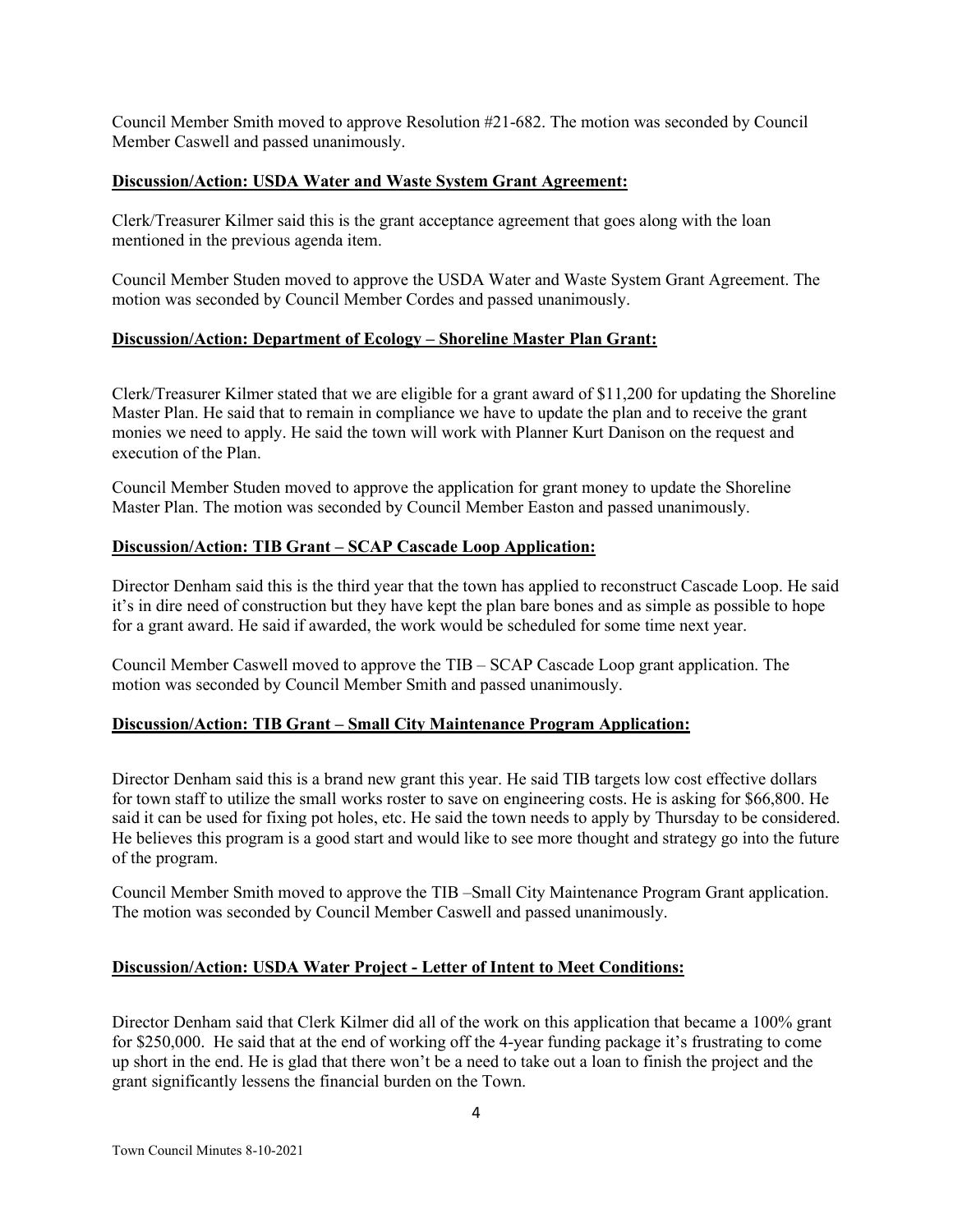Council Member Smith moved to approve the USDA Water Projects – Letter of Intent as presented. The motion was seconded by Council Member Easton and passed unanimously.

## **Discussion/Action: USDA Water Project – Request for Obligation of Funds:**

Council Member Studen moved to approve USDA Water Projects – Request for Obligation of Funds as presented. The motion was seconded by Council Member Smith and passed unanimously.

## **Discussion/Action: USFS Emergency Facilities and Land Use Agreement – Twisp Park:**

Mayor Ing-Moody explained that this agreement is for the Fire Teams in the event that they should need to use the park for any future community meetings; a fee would be collected and liabilities covered should something happen. She said it is standard as we usually have these agreements in place during large fire events where reimbursement is possible.

Council Member Smith moved to approve the USFS Facilities and Land Use Agreement as presented. The motion was seconded by Council Member Cordes and passed unanimously.

#### **Discussion/Action: USFS Commercial Agreement – Fire Hydrant Usage:**

Mayor Ing-Moody said that this agreement is for use of the fire hydrant at the Fire Hall in the event that they need to use water for structure protection during the ongoing fires. She said reimbursement of water used is important since we cannot gift this resource; reimbursement is standard during large fire events and would financially assist to keep costs down for the Town in the event water is needed.

Council Member Smith moved to approve the USFS Commercial Agreement for hydrant usage as presented. The motion was seconded by Council Member Caswell and passed unanimously.

#### **Consent Agenda:**

● Accounts Payable/Payroll

Vouchers audited and certified by the auditing officer as required by RCW 42.24.080, and those expense reimbursement claims certified as required by RCW 42.24.090, have been recorded on a listing, which has been made available to the Town Council. The following voucher/checks are approved for payment by a majority vote on this  $10^{th}$  day of August 2021.

| Payroll                 | EFT# 1558-1585 Warrant # 14459-14465 | 70835.02  | 7/30/21 |
|-------------------------|--------------------------------------|-----------|---------|
| <b>Accounts Payable</b> | EFT # 1434, 1619, 1620               | 809.46    | 8/10/21 |
| <b>Accounts Payable</b> | Warrant# 36855-36886, 1572-1574      | 206489.22 | 8/10/21 |
| <b>Accounts Payable</b> | Warrant # 36887-36895                | 10767.83  | 8/10/21 |

Council Member Smith moved to approve the consent agenda as presented. The motion was seconded by Council Member Cordes and passed unanimously.